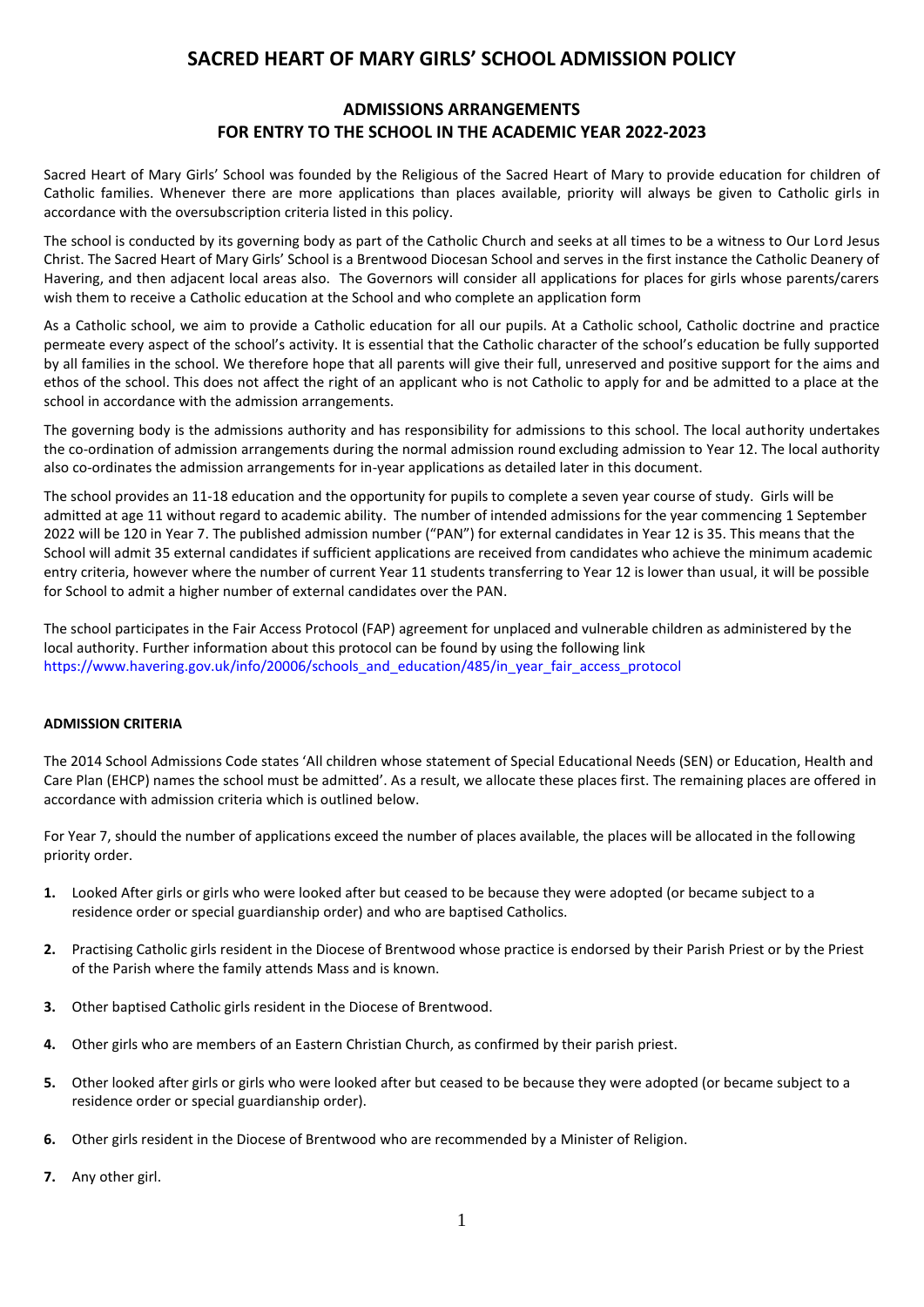#### *If, because of oversubscription in any of the above categories, it is necessary to distinguish between the applicants, the following criteria will be applied in the order set out below:*

**(a)** Those applicants who reside in the Parishes of:

| Christ the Eternal High Priest | Gidea Park         |
|--------------------------------|--------------------|
| Corpus Christi                 | <b>Collier Row</b> |
| St. Alban                      | Elm Park           |
| St. Mary Mother of God         | Hornchurch         |
| <b>English Martyrs</b>         | Hornchurch         |
| Our Lady of La Salette         | Rainham            |
| St. Edward the Confessor       | Romford            |
| St. Joseph                     | Upminster          |

#### **The Parishes named in (a) above are not in priority order. A map indicating the relevant parish boundaries as well as those of the Diocese of Brentwood is available for consultation at the School Office.**

- **(b)** Those applicants who have a sister attending the School in Years 7 to 13 at the time of application.
- **(c)** The distance of the applicant's home from the School as the crow flies using the Local Authority's distance calculation software, with those living nearest being given priority (if necessary, precise distance will be calculated from the front door of the School to the place of residence - address points are points marked in the centre of the applicant's home address, or in the centre of the block of flats in which the applicant's home address is located). In the event that two, or more, applicants applying for a single place at the School live at addresses that are located at exactly the same distance from the School, or live in the same block of flats, the place will be offered on the basis of lots drawn by an Officer of the Local Authority who is not involved in the admissions process.

## **APPLICATIONS TO YEAR 7: PROCEDURES AND TIMETABLE**

To apply for a place at Sacred Heart of Mary Girls' School in the normal admission round, you must complete a Common Application Form available from the local authority in which you live. For all Catholic applicants, proof of baptism in a Catholic church must also be presented with the application form along with a Certificate of Catholic Practice available from the priest of the parish where you reside or where you attend Mass. A Supplementary Information Form should be completed by applicants in order for the Governing Body's Admission Committee to place applications in the correct order in accordance with these Admission Arrangements should the number of applications exceed the number of places available.

The Supplementary Information Form should be returned to Sacred Heart of Mary Girls' School, St Mary's Lane, Upminster, RM14 2QR by 29 October 2021.

All applications which are submitted on time will be considered at the same time and after the closing date for admissions which is 30 October.

You will be advised of the outcome of your application on  $1<sup>st</sup>$  March or the next working day by the local authority on our behalf. If you are unsuccessful (unless your child gained a place at a school you ranked higher) you will be informed of the reasons, related to the oversubscription criteria listed above, and you have the right of appeal to an independent appeal panel.

In the event that a pupil is not offered a place at Sacred Heart of Mary Girls' School we will automatically place the child on a waiting list and the child's name will automatically remain on the waiting list for the duration of the Autumn Term (September to December) unless a parent advises the school to remove them from the list.

Priority will not be given to children based on the date that their application was received or the date that their name was added to the waiting list. Waiting lists are re-ranked in accordance with the School's published admission criteria each time a child's name is added to the list. A child's position on the waiting list can move up as well as down.

At the end of the Autumn Term (December), parents/carers who wish for their child's name to remain on the waiting list for the school, must complete an In Year Common Application Form (ICAF) which is available to download from the 'In Year' section on the Havering website **[www.havering.gov.uk/admissions](http://www.havering.gov.uk/admissions)** as well as a further Supplementary Information Form (available from the School Website).

#### **Service Children and Children of Crown Servants**

A place will be allocated before the family of service children and children of crown servants move if the application is accompanied by an official letter with a relocation date and the School will not insist that the applicant's family has an intended address, or already lives in the area. Additionally, the School will be flexible in what it accepts as proof of address when applying its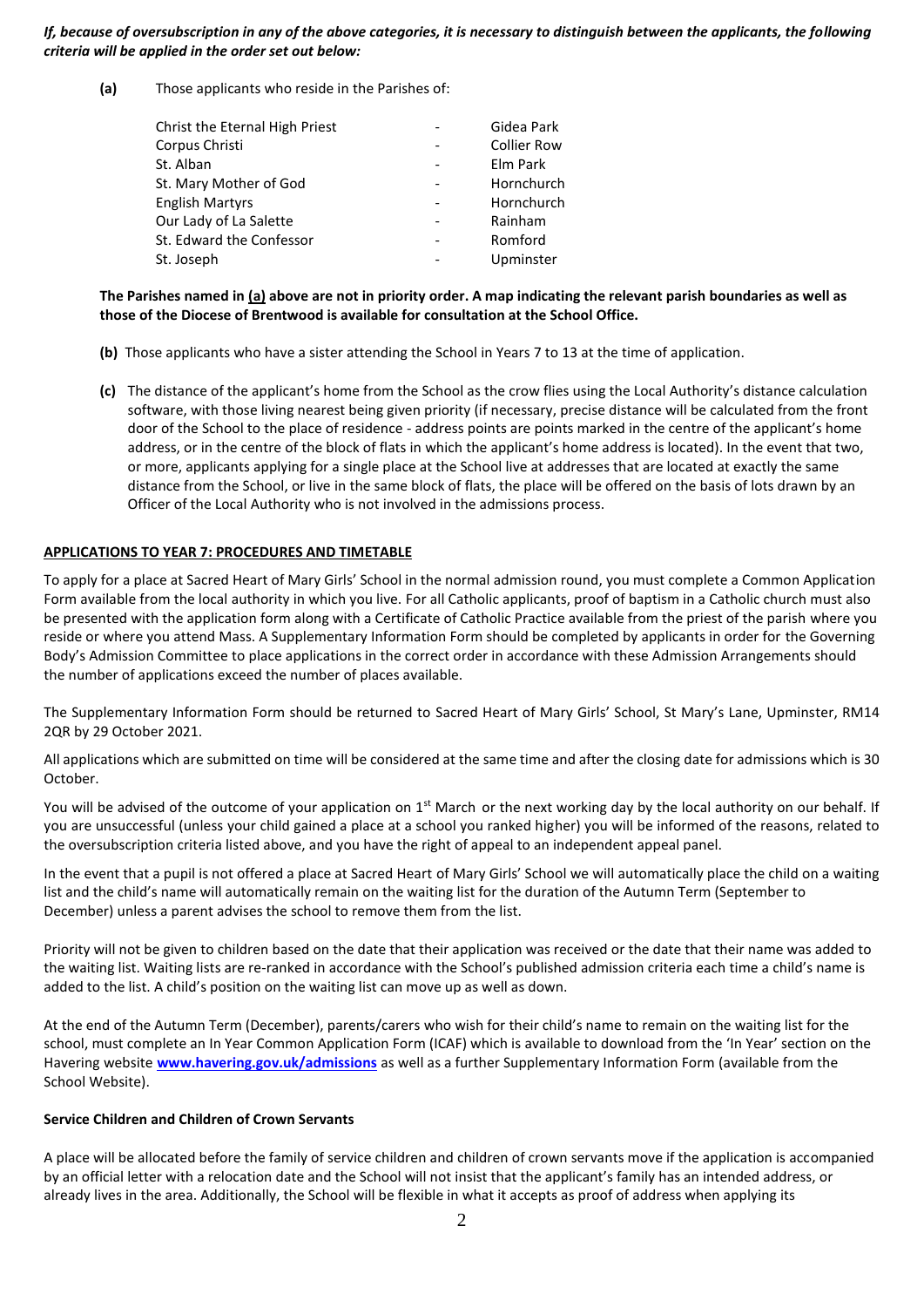oversubscription criteria. It will use the applicant's intended address (if parents provide some evidence of this) and will accept either a private address or a 'unit' or quartering address.

#### **Late Applications**

Late applications will be administered in accordance with your home Local Authority Secondary Co-ordinated Admissions Scheme. You are encouraged to ensure that your application is received on time.

#### **Admission of Children Outside their Normal Age Group**

Applicants may choose to seek a place outside their child's chronological (correct) year group. Decisions will be made on the basis of the circumstances of each case and what is in the best interests of the child concerned.

 Applicants who are applying for their child to have a decelerated entry to school, i.e. to start later than other children in their chronological age group, must initially apply for a school place in accordance with the deadlines that apply for their child's chronological age. If, in liaison with the Head Teacher, the governing body agrees for the child to have a decelerated entry to school the place cannot be deferred and instead the application will be cancelled and the applicant will be invited to apply again in the following year for the decelerated cohort

Applicants who are applying for their child to have an accelerated entry to school, i.e. to start earlier than other children in their chronological age group, must initially apply for a school place at the same time that other families are applying for that cohort. If, in liaison with the head teacher, the governing body agrees for the child to have an accelerated entry to school, the application will be processed. If it is not agreed for the child to have an accelerated entry to school, the application will be cancelled and the applicant will be invited to apply again in the following year for the correct cohort

Applicants must state clearly why they feel admission to a different year group is in the child's best interest and provide what evidence they have to support this.

## **APPLICATIONS TO YEAR 12: PROCEDURES AND TIMETABLE**

The Governors will consider all applications for places for girls whose parents/carers wish them to receive a Catholic education at the School and who complete an application form. To apply for a place at in the 6<sup>th</sup> Form at Sacred Heart of Mary Girls' School in the normal admission round, you must complete a Application Form available at the 6<sup>th</sup> Form Open Evening held in November or from the school website. For all Catholic applicants, proof of baptism in a Catholic church must also be presented with the application form. The Application Form should be completed by applicants in order for the Governing Body's Admission Committee to place applications in the correct order in accordance with these Admission Arrangements should the number of applications exceed the number of places available.

The Application Form should be returned to Sacred Heart of Mary Girls' School, St Mary's Lane, Upminster, RM14 2QR by 11 February 2022.

The number of intended admissions to Year 12 for the year commencing 1 September 2022 will be 135.

For Year 12 applications, in the event of over-subscription (either to the Sixth Form as a whole or to one or more of the courses on offer in the Sixth Form), places will be offered in the order of priority given below on the clear understanding that applicants meet the full academic criteria stipulated in the Sixth Form Prospectus.

- **1.** To Looked After girls or girls who were looked after but ceased to be because they were adopted (or became subject to a residence order or special guardianship order) whose estimated GCSE grades indicate that they will meet the entrance criteria for all of their A Level (or their equivalent) subject choices.
- **2.** To applicants currently on roll at Sacred Heart of Mary Girls' School, i.e. to students in Year 11 in the previous school year whose estimated GCSE grades indicate that they will meet the entrance criteria for all of their A Level (or their equivalent) subject choices.
- **3.** To practising Catholic girls at the time of application and admission to the Sixth Form whose estimated GCSE grades indicate that they will meet the entrance criteria for all of their A Level (or their equivalent) subject choices.
- **4.** To applicants (Catholic and non-Catholic) whose estimated GCSE grades indicate that they will meet the entrance criteria for all of their A Level (or their equivalent) subject choices and where there are spaces on their chosen courses once the first two criteria (i.e. 1 and 2 above) have been applied. In the event that this presents difficulties (e.g. where two or more applicants fulfil these criteria and where giving a place to both/all of them would mean a course/courses becoming oversubscribed) then the place will be offered in the following order of priority: